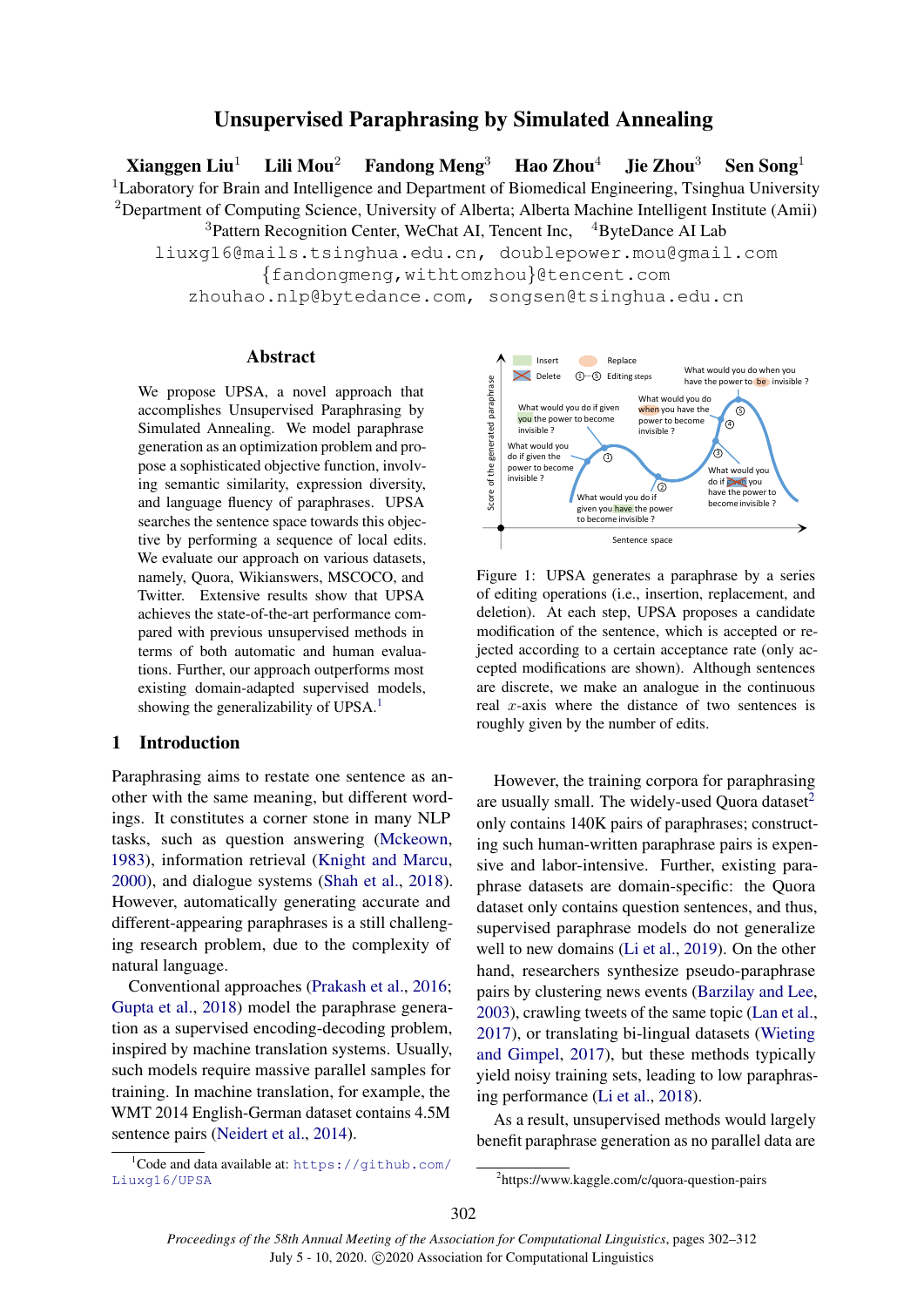needed. With the help of deep learning, researchers are able to generate paraphrases by sampling from a neural network-defined probabilistic distribution, either in a continuous latent space [\(Bowman et al.,](#page-8-1) [2016;](#page-8-1) [Bao et al.,](#page-8-2) [2019\)](#page-8-2) or directly in the word space [\(Miao et al.,](#page-9-8) [2019\)](#page-9-8). However, the meaning preservation and expression diversity of those generated paraphrases are less "controllable" in such probabilistic sampling procedures.

To this end, we propose a novel approach to *Unsupervised Paraphrasing by Simulated Annealing* (UPSA). Simulated annealing (SA) is a stochastic searching algorithm towards an objective function, which can be flexibly defined. In our work, we design a sophisticated objective function, considering semantic preservation, expression diversity, and language fluency of paraphrases. SA searches towards this objective by performing a sequence of local editing steps, namely, word replacement, insertion, deletion, and copy. For each step, UPSA first proposes a potential editing, and then accepts or rejects the proposal based on sample quality. In general, a better sentence (higher scored in the objective) is always accepted, while a worse sentence is likely to be rejected, but could also be accepted (controlled by an annealing temperature) to explore the search space in a less greedy fashion. At the beginning, the temperature is usually high, and worse sentences are more likely to be accepted, pushing SA outside a local optimum. The temperature is cooled down as the optimization proceeds, making the model better settle down to some optimum. Figure [1](#page-0-2) illustrates how UPSA searches an optimum in unsupervised paraphrase generation.

We evaluate the effectiveness of our model on four paraphrasing datasets, namely, Quora, Wikianswers, MSCOCO, and Twitter. Experimental results show that UPSA achieves a new state-of-theart unsupervised performance in terms of both automatic metrics and human evaluation.

In summary, our contributions are as follows:

- We propose the novel UPSA framework that addresses Unsupervised Paraphrasing by Simulated Annealing.
- We design a searching objective function for paraphrasing that not only considers language fluency and semantic similarity, but also explicitly models expression diversity between a paraphrase and the input.
- We propose a copy mechanism as one of our search actions of simulated annealing to address

rare words.

• We achieve the state-of-the-art performance on four benchmark datasets compared with previous unsupervised paraphrase generators, largely reducing the performance gap between unsupervised and supervised paraphrasing. We outperform most domain-adapted paraphrase generators, and even a supervised one on the Wikianswers dataset.

# 2 Related Work

In early years, paraphrasing was typically accomplished by exploiting linguistic knowledge [\(Mcke](#page-9-0)[own,](#page-9-0) [1983;](#page-9-0) [Ellsworth and Janin,](#page-8-3) [2007;](#page-8-3) [Narayan](#page-9-9) [et al.,](#page-9-9) [2016\)](#page-9-9) and statistical machine translation methods [\(Quirk et al.,](#page-9-10) [2004;](#page-9-10) [Dolan et al.,](#page-8-4) [2004\)](#page-8-4). Recently, deep neural networks have become a prevailing approach to text generation, where paraphrasing is often formulated as a supervised encodingdecoding problem, for example, using stacked residual LSTM [\(Prakash et al.,](#page-9-2) [2016\)](#page-9-2) and the Transformer model [\(Wang et al.,](#page-10-2) [2019\)](#page-10-2).

Unsupervised paraphrasing is an emerging research direction in the field of NLP. The variational autoencoder (VAE) can be intuitively applied to paraphrase generation in an unsupervised fashion, as we can sample sentences from a learned latent space [\(Bowman et al.,](#page-8-1) [2016;](#page-8-1) [Zhang et al.,](#page-10-3) [2019;](#page-10-3) [Bao et al.,](#page-8-2) [2019\)](#page-8-2). But the generated sentences are less controllable and suffer from the error accumulation problem in VAE's decoding phase [\(Miao](#page-9-8) [et al.,](#page-9-8) [2019\)](#page-9-8). [Roy and Grangier](#page-9-11) [\(2019\)](#page-9-11) introduce an unsupervised model based on vector-quantized autoencoders [\(Van den Oord et al.,](#page-9-12) [2017\)](#page-9-12). But their work mainly focuses on generating sentences for data augmentation instead of paraphrasing itself.

[Miao et al.](#page-9-8) [\(2019\)](#page-9-8) use Metropolis–Hastings sampling [\(1953\)](#page-9-13) for constrained sentence generation, achieving the state-of-the-art unsupervised paraphrasing performance. The main difference between their work and ours is that UPSA imposes the annealing temperature into the sampling process for better convergence to an optimum. In addition, we define our searching objective involving not only semantic similarity and language fluency, but also the expression diversity; we further propose a copy mechanism in our searching process.

Recently, a few studies have applied editingbased approaches to sentence generation. [Guu et al.](#page-9-14) [\(2018\)](#page-9-14) propose a heuristic delete-retrieve-generate component for a supervised sequence-to-sequence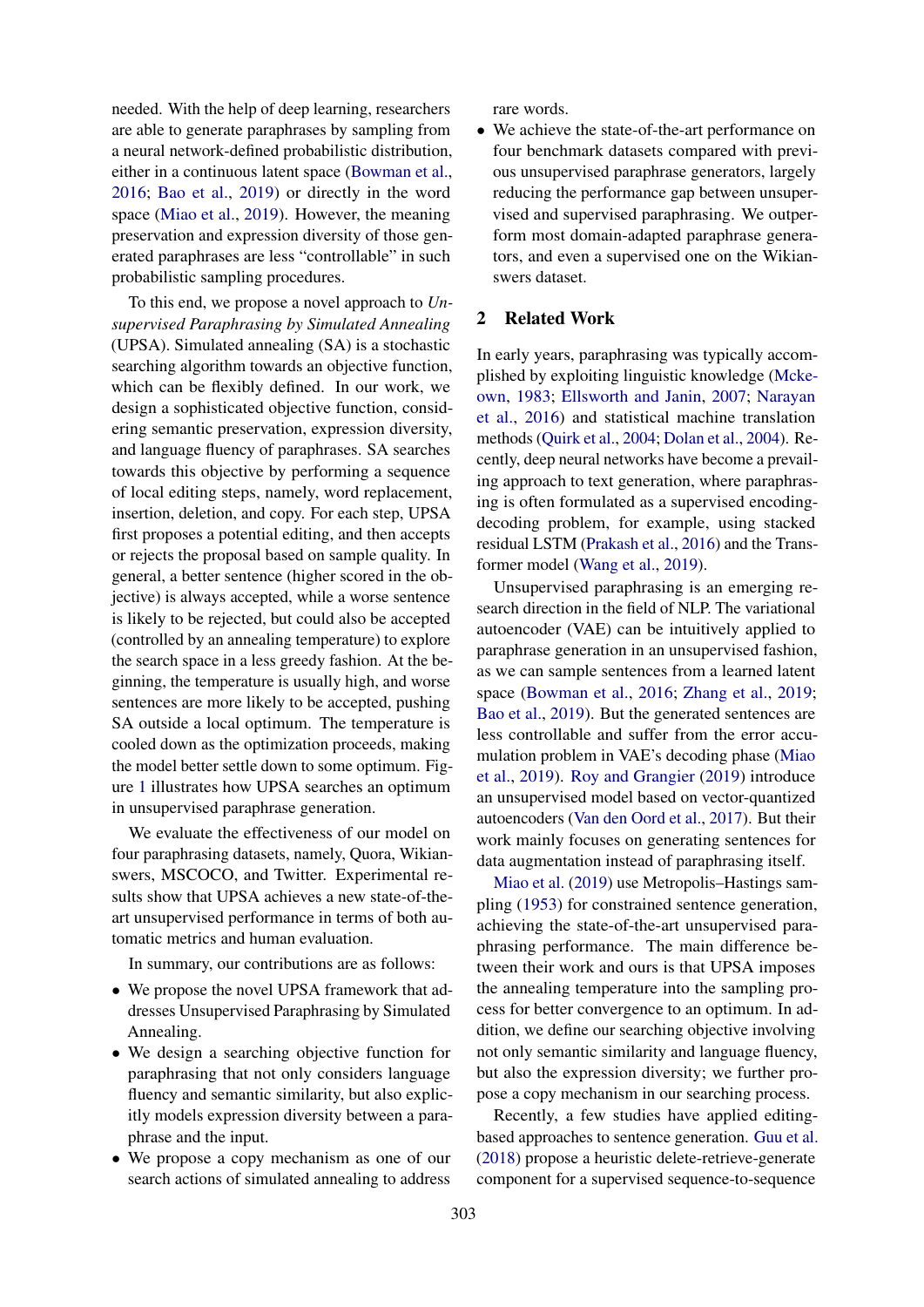(Seq2Seq) model. [Dong et al.](#page-8-5) [\(2019\)](#page-8-5) learn the deletion and insertion operations for text simplification in a supervised way, where their groundtruth operations are obtained by some dynamic programming algorithm. Our editing operations (insertion, deletion, and replacement) are the search actions of unsupervised simulated annealing.

Regarding discrete optimization/searching, a naïve approach is by hill climbing [\(Edelkamp and](#page-8-6) [Schroedl,](#page-8-6) [2011;](#page-8-6) [Schumann et al.,](#page-10-4) [2020;](#page-10-4) [Kumar](#page-9-15) [et al.,](#page-9-15) [2020\)](#page-9-15), which is in fact a greedy algorithm. In NLP, beam search (BS, [Tillmann et al.](#page-10-5) [1997\)](#page-10-5) is widely applied to sentence generation. BS maintains a  $k$ -best list in a partially greedy fashion during left-to-right (or right-to-left) decoding [\(Ander](#page-8-7)[son et al.,](#page-8-7) [2017;](#page-8-7) [Zhou and Rush,](#page-10-6) [2019\)](#page-10-6). By contrast, UPSA is local search with distributed edits over the entire sentence. Moreover, UPSA is able to make use of the original sentence as an initial state of searching, whereas BS usually works in the decoder of a Seq2Seq model and is not applicable to unsupervised paraphrasing.

## 3 Approach

In this section, we present our novel UPSA framework that uses simulated annealing (SA) for unsupervised paraphrasing. In particular, we first present the general SA algorithm and then design our searching objective and searching actions (i.e., candidate sentence generator) for paraphrasing.

## 3.1 The Simulated Annealing Algorithm

Simulated Annealing (SA) is an effective and general metaheuristic of searching, especially for a large discrete or continuous space [\(Kirkpatrick](#page-9-16) [et al.,](#page-9-16) [1983\)](#page-9-16).

Let  $\mathcal X$  be a (huge) search space of sentences, and  $f(x)$  be an objective function. The goal is to search for a sentence x that **maximizes**  $f(x)$ . At a searching step  $t$ , SA keeps a current sentence  $x_t$ , and proposes a new candidate  $x_*$  by local editing. If the new candidate is better scored by  $f$ , i.e.,  $f(x_*) > f(x_t)$ , then SA accepts the proposal. Otherwise, SA tends to reject the proposal  $x<sub>*</sub>$ , but may still accept it with a small probability  $e^{\frac{f(x_*)-f(x_t)}{T}}$ , controlled by an annealing temperature  $T$ . In other words, the probability of accepting the proposal is

$$
p(\text{accept}|x_*, x_t, T) = \min\left(1, e^{\frac{f(x_*)-f(x_t)}{T}}\right).
$$
 (1)

If the proposal is accepted,  $x_{t+1} = x_*$ , or otherwise,  $x_{t+1} = x_t$ .

Inspired by the annealing in chemistry, the temperature  $T$  is usually high at the beginning of searching, leading to a high acceptance probability even if  $x_*$  is worse than  $x_t$ . Then, the temperature is decreased gradually as the search proceeds. In our work, we adopt the linear annealing schedule, given by  $T = \max(0, T_{\text{init}} - C \cdot t)$ , where  $T_{\text{init}}$  is the initial temperature and  $C$  is the decreasing rate.

The high initial temperature of SA makes the algorithm less greedy compared with hill climbing, whereas the decreasing of temperature enables the algorithm to better settle down to a certain optimum.

Theoretically, simulated annealing is guaranteed to converge to the global optimum in a finite search space if the proposal and the temperature satisfy some mild conditions [\(Granville et al.,](#page-9-17) [1994\)](#page-9-17). Although such convergence may be slower than exhaustive search and the sentence space is, in fact, potentially infinite, simulated annealing is still a widely applied search algorithm, especially for discrete optimization. Readers may refer to [Hwang](#page-9-18) [\(1988\)](#page-9-18) for details of the SA algorithm.

## 3.2 Objective Function

Simulated annealing maximizes an objective function, which can be flexibly specified in different applications. In particular, our UPSA objective  $f(x)$  considers multiple aspects of a candidate paraphrase, including semantic preservation  $f_{\rm sem}$ , expression diversity  $f_{\text{exp}}$ , and language fluency  $f_{\text{flu}}$ . Thus, our searching objective is to maximize

<span id="page-2-0"></span>
$$
f(\mathbf{x}) = f_{\text{sem}}(\mathbf{x}, \mathbf{x}_0) \cdot f_{\text{exp}}(\mathbf{x}, \mathbf{x}_0) \cdot f_{\text{flu}}(\mathbf{x}), \quad (2)
$$

where  $x_0$  is the input sentence.

Semantic Preservation. A paraphrase is expected to capture all the key semantics of the original sentence. Thus, we leverage the cosine function of keyword embeddings to measure if the key focus of the candidate paraphrase is the same as the input. Specifically, we extract the keywords of the input sentence  $x_0$  by the Rake system [\(Rose et al.,](#page-9-19) [2010\)](#page-9-19) and embed them by GloVE [\(Pennington](#page-9-20) [et al.,](#page-9-20) [2014\)](#page-9-20). For each keyword, we find the closest word in the candidate paraphrase  $x<sub>*</sub>$  in terms of the cosine similarity. Our keyword-based semantic preservation score is given by the lowest cosine similarity among all the keywords, i.e., the least matched keyword:

<span id="page-2-1"></span>
$$
f_{\text{sem,key}}(\mathbf{x}_{*}, \mathbf{x}_{0}) = \min_{e \in \text{keywords}(\mathbf{x}_{0})} \max_{j} \{ \cos(\boldsymbol{w}_{*,j}, e) \},
$$
\n(3)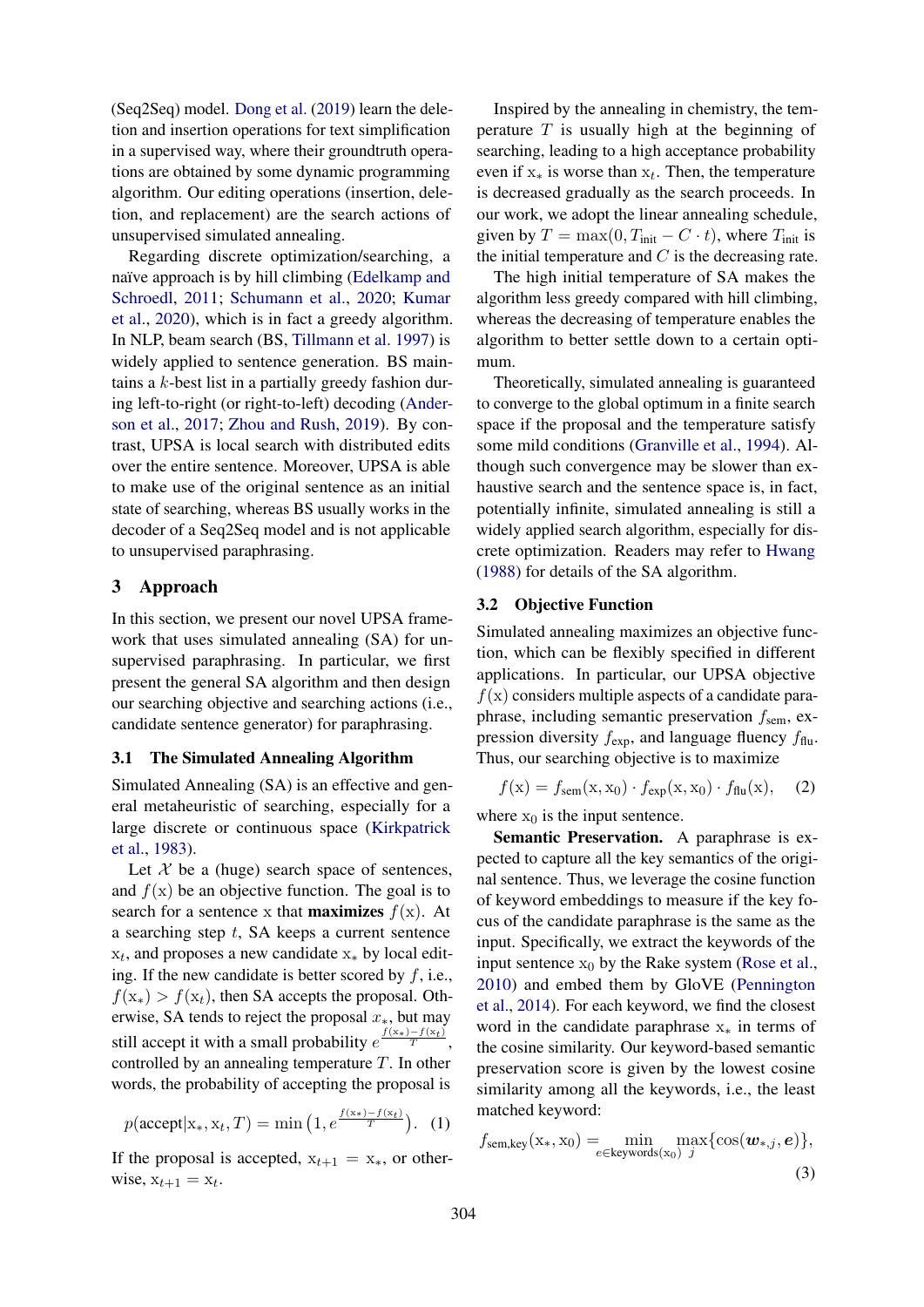where  $w_{*,j}$  is the jth word in the sentence  $x_*; e$  is an extracted keyword of  $x_0$ . Bold letters indicate embedding vectors.

In addition to keyword embeddings, we also adopt a sentence-level similarity function, based on Sent2Vec embeddings [\(Pagliardini et al.,](#page-9-21) [2017\)](#page-9-21). Sent2Vec learns n-gram embeddings and computes the average of  $n$ -grams embeddings as the sentence vector. It has been shown to be significant improvements over other unsupervised sentence embedding methods in similarity evaluation tasks [\(Pagliardini et al.,](#page-9-21) [2017\)](#page-9-21). Let  $x_*$  and  $x_0$  be the Sent2Vec embeddings of the candidate paraphrase and the input sentence, respectively. Our sentence-based semantic preservation scoring function is  $f_{\text{sim.sem}}(\mathbf{x}_*, \mathbf{x}_0) = \cos(\mathbf{x}_*, \mathbf{x}_0)$ .

To sum up, the overall semantic preservation scoring function of UPSA is given by

$$
f_{\text{sem}}(\mathbf{x}_{*}, \mathbf{x}_{0}) = f_{\text{sem,key}}(\mathbf{x}_{*}, \mathbf{x}_{0})^{P} \cdot f_{\text{sem,sen}}(\mathbf{x}_{*}, \mathbf{x}_{0})^{Q},
$$
\n(4)

where  $P$  and  $Q$  are hyperparameters, balancing the importance of the two factors. Here, we use power weights because the scoring functions are multiplicative.

Expression Diversity. The expression diversity scoring function computes the lexical difference of two sentences. We adopt a BLEU-induced function to penalize the repetition of the words and phrases in the input sentence:

$$
f_{exp}(x_*, x_0) = (1 - BLEU(x_*, x_0))^S, (5)
$$

where the BLEU score [\(Papineni et al.,](#page-9-22) [2002\)](#page-9-22) computes a length-penalized geometric mean of  $n$ -gram precision ( $n = 1, \dots, 4$ ). S coordinates the importance of  $f_{\text{exp}}(x_t, x_0)$  in the objective function [\(2\)](#page-2-0).

Language Fluency. Despite semantic preservation and expression diversity, the candidate paraphrase should be a fluent sentence by itself. We use a separately trained (forward) language model  $(denoted as LM)$  to compute the likelihood of the candidate paraphrase as our fluency scoring function:

$$
f_{\text{flu}}(\mathbf{x}_{*}) = \prod_{k=1}^{k=l_{*}} p_{\overrightarrow{\text{LM}}}(w_{*,k}|w_{*,1},\ldots,w_{*,k-1}), \tag{6}
$$

where  $l_*$  is the length of  $x_*$  and  $w_{*,1}, \ldots, w_{*,l}$  are words of  $x_{*}$ . Here, we use a dataset-specific language model, trained on non-parallel sentences. Notice that a weighting hyperparameter is not

needed for  $f_{\text{flu}}$ , because the relative weights of different factors in Eqn. [\(2\)](#page-2-0) are given by the powers in  $f_{\text{sem,key}}$ ,  $f_{\text{sem,sen}}$ , and  $f_{\text{exp}}$ .

#### 3.3 Candidate Sentence Generator

As mentioned, simulated annealing proposes a candidate sentence, given by different search actions. Since each action yields a new sentence  $x_*$  from  $x_t$ , we call it a *candidate sentence generator*. While the proposal of candidate sentences does not affect convergence in theory (if some mild conditions are satisfied), it may largely influence the efficiency of SA searching.

In our work, we mostly adopt the word-level editing in [Miao et al.](#page-9-8) [\(2019\)](#page-9-8) as our searching actions, but we differ in sampling distributions and further propose a copy mechanism for editing.

At each step  $t$ , the candidate sentence generator randomly samples an editing position  $k$  and an editing operation namely, replacement, insertion, and deletion. For replacement and insertion, the candidate sentence generator also samples a candidate word. Let the current sentence be  $x_t = (w_{t,1}, \ldots, w_{t,k-1}, w_k, w_{t,k+1}, \ldots, w_{t,l_t}).$ If the replacement operation proposes a candidate word  $w_*$  for the kth step, the resulting candidate sentence becomes  $x_* = (w_{t,1}, \ldots, w_{t,k-1},$  $w_*, w_{t,k+1}, \ldots, w_{t,l_t}$ . The insertion operation works similarly.

Here, the candidate word is sampled from a probabilistic distribution, induced by the objective function [\(2\)](#page-2-0):

$$
p(w_*|\cdot) = \frac{f_{\text{sim}}(x_*, x_0) \cdot f_{\text{exp}}(x_*, x_0) \cdot f_{\text{flu}}(x_*)}{Z},
$$
\n
$$
Z = \sum_{w_* \in \mathcal{W}} f_{\text{sim}}(x_*, x_0) \cdot f_{\text{exp}}(x_*, x_0) \cdot f_{\text{flu}}(x_*),
$$
\n(8)

where  $W$  is the sampling vocabulary;  $Z$  is known as the normalizing factor (noticing our scoring functions are nonnegative). We observe that sampling from such objective-induced distribution typically yields a meaningful candidate sentence, which enables SA to explore the search space more efficiently.

It is also noted that sampling a word from the entire vocabulary involves re-evaluating [\(2\)](#page-2-0) for each candidate word, and therefore, we also follow [Miao](#page-9-8) [et al.](#page-9-8) [\(2019\)](#page-9-8) and only sample from the top- $K$  words given by jointly considering a forward language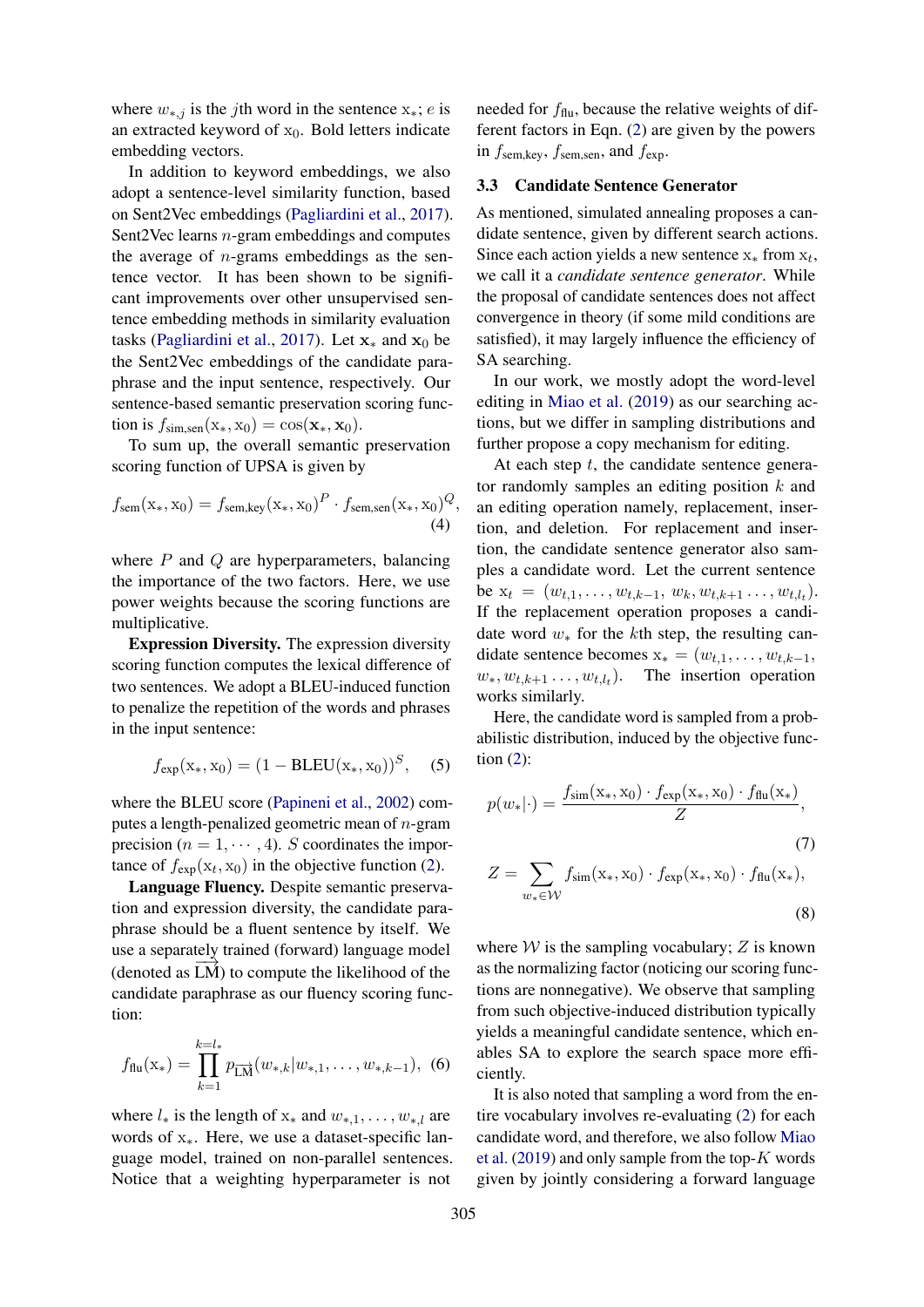#### <span id="page-4-0"></span>Algorithm 1 UPSA

1: **Input**: Original sentence  $x_0$ 2: for  $t \in \{1, ..., N\}$  do 3:  $T = \max\{T_{\text{init}} - C \cdot t, 0\}$ 4: Randomly choose an editing operation and a position  $k$ 5: Obtain a candidate x<sup>∗</sup> by candidate sentence generator 6: Compute the accepting probability  $p_{\text{accept}}$  by Eqn. [\(1\)](#page-2-1) 7: With probability  $p_{\text{accept}}$ ,  $x_{t+1} = x_*$ 8: With probability  $1 - p_{\text{accept}}, x_{t+1} = x_t$ 9: end for 10: **return**  $x_{\tau}$  s.t.  $\tau = \argmax_{\tau \in \{1,...,N\}} f(x_{\tau})$ 

model and backward language model. The replacement operator, for example, suggests the top- $K$ words vocabulary by

$$
\mathcal{W}_{t,\text{replace}} = \text{top-} K_{w_*} \left[ p_{\overrightarrow{\text{LM}}}(w_{t,1}, \dots, w_{t,k-1}, w_*) \cdot p_{\overleftarrow{\text{LM}}}(w_*, w_{t,k+1}, \dots, w_{t,l_t}) \right].
$$
\n(9)

For word insertion, the top- $K$  vocabulary  $W_{t,insert}$  is computed in a similar way (except that the position of  $w_*$  is slightly different). Details are not repeated. In our experiments, K is set to 50.

Copy Mechanism. We observe that name entities and rare words are sometimes deleted or replaced during SA stochastic sampling. They are difficult to be recovered because they usually have a low language model-suggested probability.

Therefore, we propose a copy mechanism for SA sampling, inspired by that in Seq2Seq learning [\(Gu](#page-9-23) [et al.,](#page-9-23) [2016\)](#page-9-23). Specifically, we allow the candidate sentence generator to copy the words from the original sentence  $x_0$  for word replacement and insertion. This is essentially enlarging the top- $K$  sampling vocabulary with the words in  $x_0$ , given by

$$
\mathcal{W}_{t,op} = \mathcal{W}_{t,op} \cup \{w_{0,1}, \dots, w_{0,l_0}\} \tag{10}
$$

where  $op \in \{replace, insert\}$ . Thus,  $W_{t,op}$  is the actual vocabulary from which SA samples the word w<sup>∗</sup> for replacement and insertion operation.

While such vocabulary reduces the proposal space, it works well empirically because other low-ranked candidate words are either irrelevant or make the sentence disfluent; they usually have low objective scores, and are likely to be rejected even if sampled.

### 3.4 Overall Optimization Process

We summarize our UPSA algorithm in Algorithm [1.](#page-4-0)

Given an input  $x_0$ , UPSA searches from the sentence space to maximize our objective  $f(x)$ , which involves semantic preservation, expression diversity, and language fluency. UPSA starts from  $x_0$ itself. For each step, it randomly selects a search action (namely, word insertion, deletion, and replacement) at a position  $k$  (Line 4); if insertion or replacement is selected, UPSA also proposes a candidate word, so that a candidate paraphrase  $x<sub>*</sub>$  is formed (Line 5). Then, UPSA computes an acceptance rate  $p_{\text{accept}}$  based on the increment of f and the temperature  $T$  (Line 6). The candidate sentence  $x_{t+1}$  for the next step becomes  $x_t$  if the proposal is accepted, or remains  $x_t$  if the proposal is rejected. Until the maximum searching iterations, we choose the sentence  $x_{\tau}$  that yields the highest score.

## 4 Experiments

### 4.1 Datasets

Quora. The Quora question pair dataset (Footnote 2) contains 140K parallel paraphrases and additional 260K pairs of non-parallel sentences. We follow the unsupervised setting in [Miao et al.](#page-9-8) [\(2019\)](#page-9-8), where 3K and 20K pairs are used for validation and test, respectively.

Wikianswers. The original Wikianswers dataset [\(Fader et al.,](#page-9-24) [2013\)](#page-9-24) contains 2.3M pairs of question paraphrases from the Wikianswers website. Since our model only involves training a language model, we randomly selected 500K nonparallel sentences for training. For evaluation, we followed the same protocol as [Li et al.](#page-9-5) [\(2019\)](#page-9-5) and randomly sampled 5K for validation and 20K for testing. Although the exact data split in previous work is not available, our results are comparable to previous ones in the statistical sense.

MSCOCO. The MSCOCO dataset contains 500K+ paraphrases pairs for ∼120K image captions [\(Lin et al.,](#page-9-25) [2014\)](#page-9-25). We follow the standard split [\(Lin et al.,](#page-9-25) [2014\)](#page-9-25) and the evaluation protocol in [Prakash et al.](#page-9-2) [\(2016\)](#page-9-2) where only image captions with fewer than 15 words are considered, since some captions are extremely long (e.g., 60 words).

Twitter. The Twitter URL paraphrasing corpus [\(Lan et al.,](#page-9-6) [2017\)](#page-9-6) is originally constructed for paraphrase identification. We follow the standard train/test split, but take 10% of the training data as the validation set. The remaining samples are used to train our language model. For the test set, we only consider sentence pairs that are labeled as "paraphrases." This results in 566 test cases.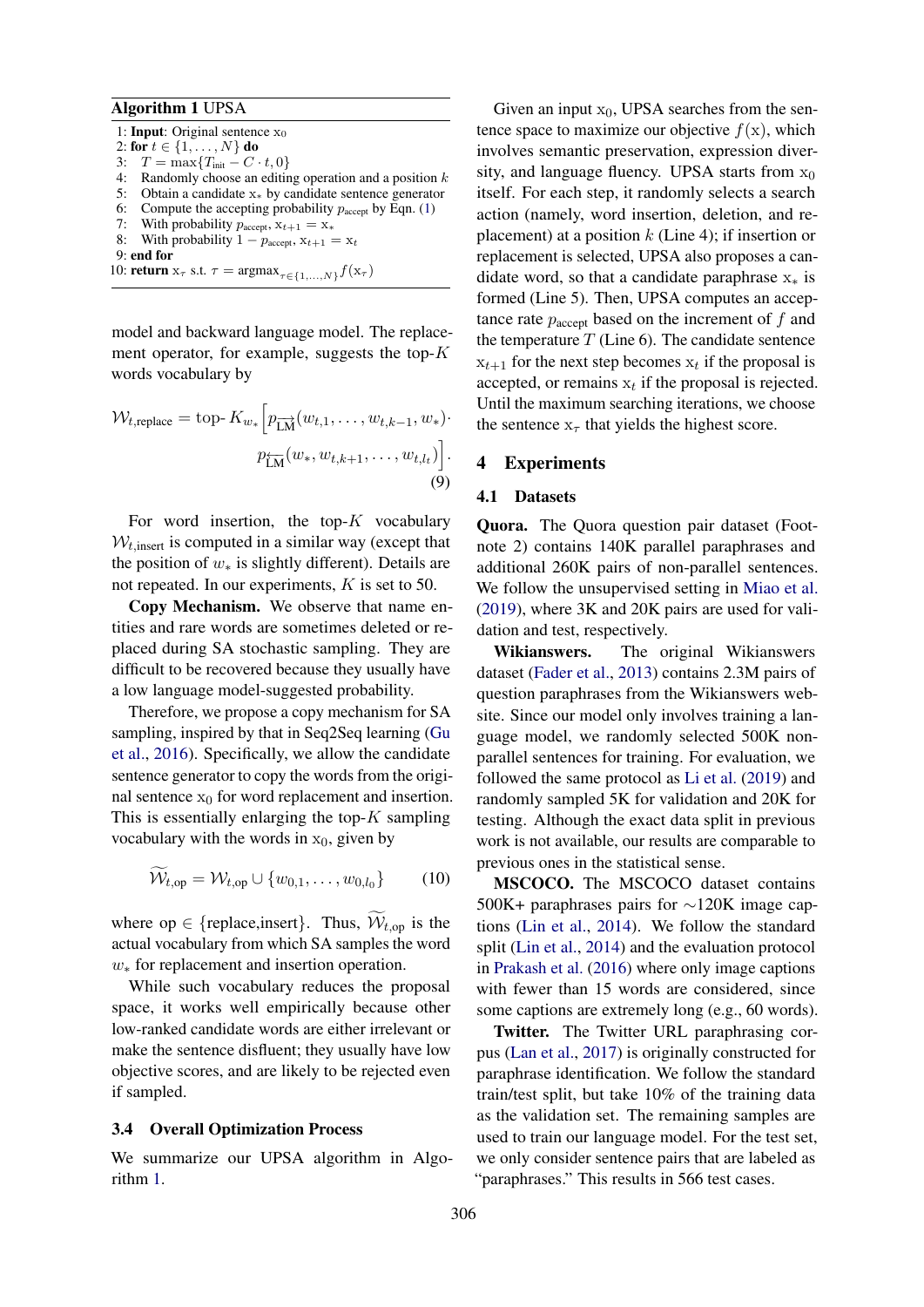## 4.2 Competing Methods and Metrics

Unsupervised paraphrasing is an emerging research topic. We would compare UPSA with recent discrete and continuous sampling-based paraphrase generators, namely, VAE, Lag VAE [\(He et al.,](#page-9-26) [2019\)](#page-9-26), and CGMH. Early work on unsupervised paraphrasing typically adopts rule-based methods [\(Mckeown,](#page-9-0) [1983;](#page-9-0) [Barzilay and Lee,](#page-8-0) [2003\)](#page-8-0). Their performance could not be verified on the above datasets, since the extracted rules are not available. Therefore, we are unable to compare them in this paper. Also, rule-based systems usually do not generalize well to different domains. In the following, we describe our competing methods:

VAE. We train a variational autoencoder (VAE) with two-layer, 300-dimensional LSTM units. The VAE is trained with non-parallel corpora by maximizing the variational lower bound of loglikelihood; during inference, sentences are sampled from the learned variational latent space [\(Bowman](#page-8-1) [et al.,](#page-8-1) [2016\)](#page-8-1).

Lag VAE. [He et al.](#page-9-26) [\(2019\)](#page-9-26) propose to aggressively optimize the inference process of VAE with more updates to address the posterior collapse problem [\(Chen et al.,](#page-8-8) [2017\)](#page-8-8). This method has been reported to be the state-of-the-art VAE. We adopted the published source code and generated paraphrases for comparison.

CGMH. [Miao et al.](#page-9-8) [\(2019\)](#page-9-8) use Metropolis– Hastings sampling in the word space for constrained sentence generation. It is shown to outperform latent space sampling as in VAE, and is the state-of-the-art unsupervised paraphrasing approach. We also adopted the published source code and generated paraphrases for comparison.

We further compare UPSA with supervised Seq2Seq paraphrase generators: ResidualL-STM [\(Prakash et al.,](#page-9-2) [2016\)](#page-9-2), VAE-SVG-eq [\(Gupta](#page-9-3) [et al.,](#page-9-3) [2018\)](#page-9-3), Pointer-generator [\(See et al.,](#page-10-7) [2017\)](#page-10-7), the Transformer [\(Vaswani et al.,](#page-10-8) [2017\)](#page-10-8), and the decomposable neural paraphrase generator (DNPG, [Li et al.,](#page-9-5) [2019\)](#page-9-5). DNPG has been reported as the state-of-the-art supervised paraphrase generator.

To better compare UPSA with all paraphrasing settings, we also include domain-adapted supervised paraphrase generators that are trained in a source domain but tested in a target domain, including shallow fusion [\(Gulcehre et al.,](#page-9-27) [2015\)](#page-9-27) and multitask learning (MTL, [Domhan and Hieber](#page-8-9) [2017\)](#page-8-9).

We adopt BLEU [\(Papineni et al.,](#page-9-22) [2002\)](#page-9-22) and ROUGE [\(Lin,](#page-9-28) [2004\)](#page-9-28) scores as automatic metrics to

evaluate model performance. [Sun and Zhou](#page-10-9) [\(2012\)](#page-10-9) observe that BLEU and ROUGE could not measure the diversity between the generated and the original sentences, and propose the iBLEU variant by penalizing by the similarity with the original sentence. Therefore, we regard the iBLEU score as our major metric, which is also adopted in [Li](#page-9-5) [et al.](#page-9-5) [\(2019\)](#page-9-5). In addition, we also conduct human evaluation in our experiments (detailed later).

## 4.3 Implementation Details

Our method involves unsupervised language modeling (forward and backward), realized by two-layer LSTM with 300 hidden units and trained specifically on each dataset with non-parallel sentences.

For hyperparameter tuning, we applied a grid search procedure on the validation set of the Quora dataset using the iBLEU metric. The power weights  $P, Q$ , and S in the objective were 8, 1, and 1, respectively, chosen from  $\{0.5, 1, 2, \ldots, 8\}$ .

The initial temperature  $T_{\text{init}}$  was chosen from  ${0.5, 1, 3, 5, 7, 9} \times 10^{-2}$  and set to  $T_{\text{init}} = 3 \times$  $10^{-2}$  by validation. The magnitude of  $T_{\text{init}}$  appears small here, but is in fact dependent on the scale of the objective function. The annealing rate  $C$  was set to  $\frac{T_{\text{init}}}{\# \text{Iteration}} = 3 \times 10^{-4}$ , where our number of iterations (#Iteration) was 100.

We should emphasize that all SA hyperparameters were validated only on the Quora dataset, and we did not perform any tuning on the other datasets (except the language model). This shows the robustness of our UPSA model and its hyperparameters.

### 4.4 Results

Table [1](#page-6-0) presents the performance of all competing methods on the Quora and Wikianswers datasets. The unsupervised methods are only trained on the non-parallel sentences. The supervised models were trained on 100K paraphrase pairs for Quora and 500K pairs for Wikianswers. The domainadapted supervised methods are trained on one dataset (Quora or Wikianswers), adapted using nonparallel text on the other (Wikianswers or Quora), and eventually tested on the latter domain (Wikianswers or Quora).

We observe in Table [1](#page-6-0) that, among unsupervised approaches, VAE and Lag VAE achieve the worst performance on both datasets, indicating that paraphrasing by latent space sampling is worse than word editing. We further observe that UPSA yields significantly better results than CGMH: the iBLEU score of UPSA is higher than that of CGMH by 2–5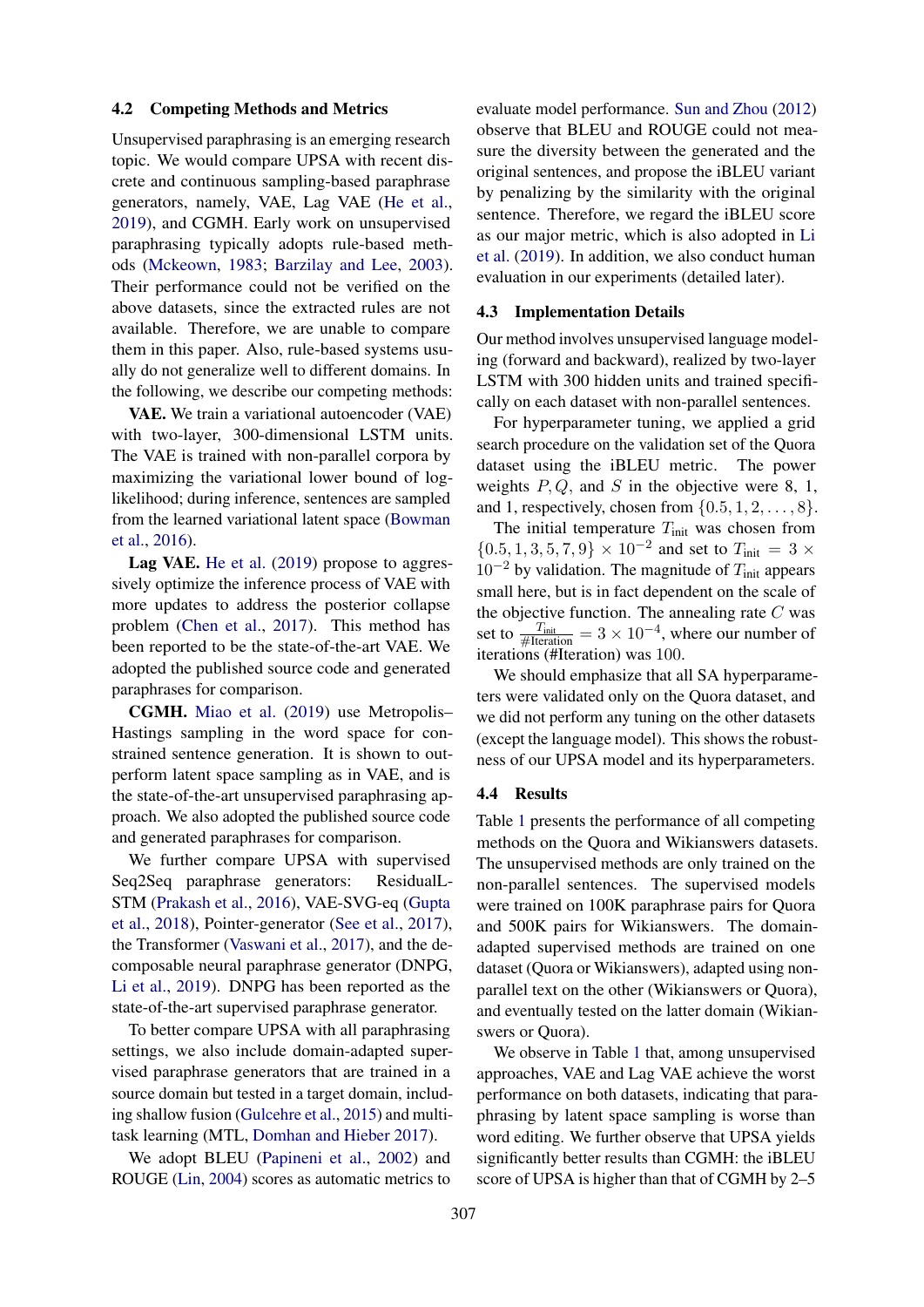<span id="page-6-0"></span>

|                  |                   | Ouora |             |        | Wikianswers        |       |             |        |                    |
|------------------|-------------------|-------|-------------|--------|--------------------|-------|-------------|--------|--------------------|
|                  | Model             | iBLEU | <b>BLEU</b> | Rouge1 | Rouge <sub>2</sub> | iBLEU | <b>BLEU</b> | Rouge1 | Rouge <sub>2</sub> |
|                  | ResidualLSTM      | 12.67 | 17.57       | 59.22  | 32.40              | 22.94 | 27.36       | 48.52  | 18.71              |
|                  | VAE-SVG-ea        | 15.17 | 20.04       | 59.98  | 33.30              | 26.35 | 32.98       | 50.93  | 19.11              |
| Supervised       | Pointer-generator | 16.79 | 22.65       | 61.96  | 36.07              | 31.98 | 39.36       | 57.19  | 25.38              |
|                  | Transformer       | 16.25 | 21.73       | 60.25  | 33.45              | 27.70 | 33.01       | 51.85  | 20.70              |
|                  | Transformer+Copy  | 17.98 | 24.77       | 63.34  | 37.31              | 31.43 | 37.88       | 55.88  | 23.37              |
|                  | <b>DNPG</b>       | 18.01 | 25.03       | 63.73  | 37.75              | 34.15 | 41.64       | 57.32  | 25.88              |
|                  | Pointer-generator | 5.04  | 6.96        | 41.89  | 12.77              | 21.87 | 27.94       | 53.99  | 20.85              |
|                  | Transformer+Copy  | 6.17  | 8.15        | 44.89  | 14.79              | 23.25 | 29.22       | 53.33  | 21.02              |
| Supervised       | Shallow fusion    | 6.04  | 7.95        | 44.87  | 14.79              | 22.57 | 29.76       | 53.54  | 20.68              |
| + Domain-adapted | <b>MTL</b>        | 4.90  | 6.37        | 37.64  | 11.83              | 18.34 | 23.65       | 48.19  | 17.53              |
|                  | MTL+Copy          | 7.22  | 9.83        | 47.08  | 19.03              | 21.87 | 30.78       | 54.10  | 21.08              |
|                  | <b>DNPG</b>       | 10.39 | 16.98       | 56.01  | 28.61              | 25.60 | 35.12       | 56.17  | 23.65              |
| Unsupervised     | <b>VAE</b>        | 8.16  | 13.96       | 44.55  | 22.64              | 17.92 | 24.13       | 31.87  | 12.08              |
|                  | Lag VAE           | 8.73  | 15.52       | 49.20  | 26.07              | 18.38 | 25.08       | 35.65  | 13.21              |
|                  | <b>CGMH</b>       | 9.94  | 15.73       | 48.73  | 26.12              | 20.05 | 26.45       | 43.31  | 16.53              |
|                  | <b>UPSA</b>       | 12.03 | 18.21       | 59.51  | 32.63              | 24.84 | 32.39       | 54.12  | 21.45              |

<span id="page-6-1"></span>Table 1: Performance on the Quora and Wikianswers datasets. The best scores within the same training setting are underlined. The results of supervised learning and domain-adapted supervised methods are quoted from [Li et al.](#page-9-5) [\(2019\)](#page-9-5). We run experiments for all unsupervised methods and use the same evaluation script with [Li et al.](#page-9-5) [\(2019\)](#page-9-5) for a fair comparison. The results of CGMH in this table is slightly different from [Miao et al.](#page-9-8) [\(2019\)](#page-9-8), because [Miao](#page-9-8) [et al.](#page-9-8) [\(2019\)](#page-9-8) use corpus-level BLEU, while [Li et al.](#page-9-5) [\(2019\)](#page-9-5) and our paper use sentence-level BLEU.

| Model       | <b>MSCOCO</b> |             |        |       | Twitter           |      |        |                    |
|-------------|---------------|-------------|--------|-------|-------------------|------|--------|--------------------|
|             | iBLEU         | <b>BLEU</b> | Rouge1 |       | Rouge2 iBLEU BLEU |      | Rouge1 | Rouge <sub>2</sub> |
| VAE.        | 7.48          | 11.09       | 31.78  | 8.66  | 2.92              | 3.46 | 15.13  | 3.40               |
| Lag VAE     | 7.69          | 11.63       | 32.20  | 8.71  | 3.15              | 3.74 | 17.20  | 3.79               |
| <b>CGMH</b> | 7.84          | 11.45       | 32.19  | 8.67  | 4.18              | 5.32 | 19.96  | 5.44               |
| <b>UPSA</b> | 9.26          | 14.16       | 37.18  | 11.21 | 4.93              | 6.87 | 28.34  | 8.53               |

Table 2: Performances on MSCOCO and Twitter.

points. This shows that paraphrase generation is better modeled as an optimization process, instead of sampling from a distribution.

It is curious to see how our unsupervised paraphrase generator is compared with supervised ones, should large-scale parallel data be available. Admittedly, we see that supervised approaches generally outperform UPSA, as they can learn from massive parallel data. Our UPSA nevertheless achieves comparable results with the recent ResidualLSTM model [\(Prakash et al.,](#page-9-2) [2016\)](#page-9-2), reducing the gap between supervised and unsupervised paraphrasing.

In addition, our UPSA could be easily applied to new datasets and new domains, whereas the supervised setting does not generalize well. This is shown by a domain adaptation experiment, where a supervised model is trained on one domain but tested on the other. We notice in Table [1](#page-6-0) that the performance of supervised models (e.g., Transformer+Copy) decreases drastically on out-ofdomain sentences, even if both Quora and Wikianswers are question sentences. The performance is supposed to decrease further if the source and target domains are more different. UPSA outperforms all supervised domain-adapted paraphrase generators (except DNPG on the Wikianswers dataset).

Table [2](#page-6-1) shows model performance on MSCOCO and Twitter corpora. These datasets are less used for paraphrase generation than Quora and Wikianswers, and thus we could only compare unsupervised approaches by running existing code bases. Again, we see the same trend as Table [1:](#page-6-0) UPSA achieves the best performance, CGMH second, and VAEs worst. It is also noted that the Twitter corpus yields lower iBLEU scores for all models, largely due to the noise of Twitter utterances [\(Lan et al.,](#page-9-6) [2017\)](#page-9-6). However, the consistent results demonstrate that UPSA is robust and generalizable to different domains (without hyperparameter re-tuning).

Human Evaluation. We also conducted human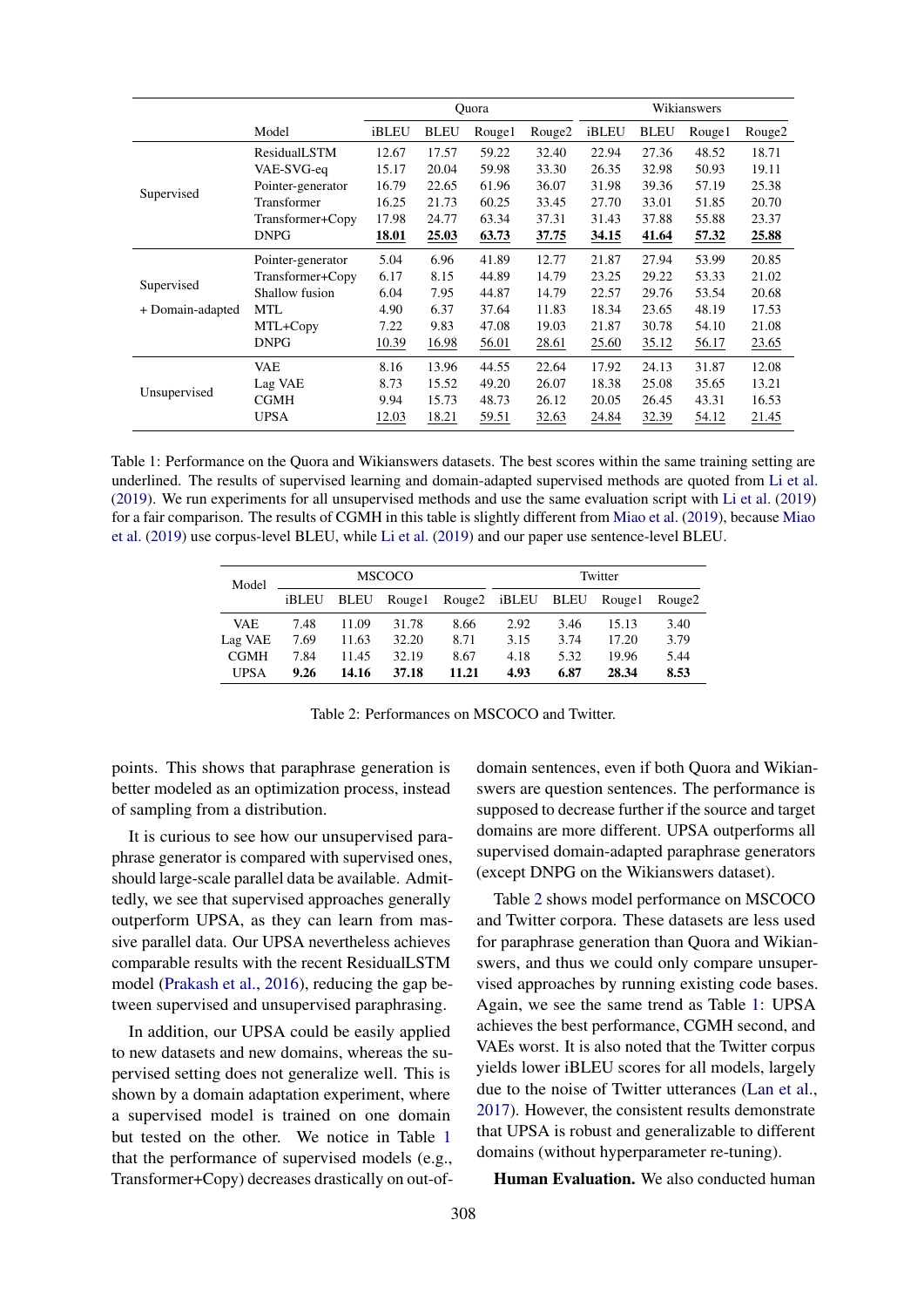<span id="page-7-0"></span>

| Model       | Relevance  |                      | Fluency |           |  |
|-------------|------------|----------------------|---------|-----------|--|
|             | Mean Score | Agreement Mean Score |         | Agreement |  |
| <b>VAE</b>  | 2.65       | 0.41                 | 3.23    | 0.51      |  |
| Lag VAE     | 2.81       | 0.45                 | 3.25    | 0.48      |  |
| <b>CGMH</b> | 3.08       | 0.36                 | 3.51    | 0.49      |  |
| UPSA        | 3.78       | 0.55                 | 3.66    | 0.53      |  |

Table 3: Human evaluation on the Quora dataset.

evaluation on the generated paraphrases. Due to the limit of budget and resources, we sampled 300 sentences from the Quora test set and only compared the unsupervised methods (which is the main focus of our work). Selecting a subset of models and data samples is a common practice for human evaluation in previous work [\(Wang et al.,](#page-10-2) [2019\)](#page-10-2).

We asked three human annotators to evaluate the generated paraphrases in terms of relevance and fluency; each aspect was scored from 1 to 5. We report the average human scores and the Cohen's kappa score [\(Cohen,](#page-8-10) [1960\)](#page-8-10). It should be emphasized that our human evaluation was conducted in a blind fashion. Table [3](#page-7-0) shows that UPSA achieves the highest human satisfaction scores in terms of both relevance and fluency, and the kappa scores indicate moderate inter-annotator agreement [\(Landis](#page-9-29) [and Koch,](#page-9-29) [1977\)](#page-9-29). The results are also consistent with the automatic metrics in Tables [1](#page-6-0) and [2.](#page-6-1) We further conducted two-sided Wilcoxon signed rank tests. The improvement of UPSA is statistically significant with  $p < 0.01$  in both aspects, compared with both competing methods.

#### 4.5 Model Analysis

We analyze UPSA in more detail on the most widely-used Quora dataset, with a test subset of 2000 samples.

Ablation Study. We first evaluate the searching objective function [\(2\)](#page-2-0) in Lines 1–4 of Table [4.](#page-7-1) The results show that each component of our objective (namely, keyword similarity, sentence similarity, and expression diversity) does play its role in paraphrase generation.

Line 5 of Table [4](#page-7-1) shows the effect of our copy mechanism, which is used in word replacement and insertion. It yields roughly one iBLEU score improvement if we keep sampling those words in the original sentence.

Finally, we test the effect of the temperature decay in SA. Line 6 shows the performance if we fix the initial temperature during the whole searching process, which is similar to Metropolis–Hastings

<span id="page-7-1"></span>

|                | Line # UPSA Variant         | iBLEU |       | BLEU Rouge1 Rouge2 |       |
|----------------|-----------------------------|-------|-------|--------------------|-------|
|                | UPSA                        | 12.41 | 18.48 | 57.06              | 31.39 |
| $\mathfrak{D}$ | $w$ /0 $f_{sim,key}$        | 10.28 | 15.34 | 50.85              | 26.42 |
| 3              | $w$ /0 $f_{\text{sim,sen}}$ | 11.78 | 17.95 | 57.04              | 30.80 |
| $\overline{4}$ | $w/o f_{exp}$               | 11.93 | 21.17 | 59.75              | 34.91 |
| 5              | $w$ / $o$ copy              | 11.42 | 17.25 | 56.09              | 29.73 |
| 6              | w/o annealing               | 10.56 | 16.52 | 56.02              | 29.25 |
|                |                             |       |       |                    |       |

Table 4: Ablation study.

<span id="page-7-3"></span>

Figure 2: Analysis of the initial temperature  $T_{init}$ . The dashed line illustrates the selected hyperparameter in validation.

sampling.<sup>[3](#page-7-2)</sup> The result shows the importance of the annealing schedule. It also verifies our intuition that sentence generation (in particular, paraphrasing in this paper) should be better modeled as a searching problem than a sampling problem.

Analysis of the Initial Temperature. We fixed the decreasing rate to  $C = 1 \times 10^{-4}$ and chose the initial temperature  $T_{\text{init}}$  from  ${0, 0.5, 1, 3, 5, 7, 9, 11, 15, 21} \times 10^{-2}$ . In particular,  $T_{\text{init}} = 0$  is equivalent to hill climbing (greedy search). The trend is plotted in Figure [2.](#page-7-3)

It is seen that a high temperature yields worse performance (with other hyperparameters fixed), because in this case UPSA accepts more worse sentences and is less likely to settle down. On the other hand, a low temperature makes UPSA greedier, also resulting in worse performance. Especially, our simulated annealing largely outperforms greedy search, whose temperature is 0.

We further observe that BLEU and iBLEU peak at different values of the initial temperature. This is because a lower temperature indicates a greedier strategy with less editing, and if the input sentence is not changed much, we may indeed have a higher BLEU score. But our major metric iBLEU penalizes the similarity to the input and thus prefers

<span id="page-7-2"></span><sup>&</sup>lt;sup>3</sup>The Metropolis–Hastings sampler computes its acceptance rate in a slightly different way from Eqn. [\(1\)](#page-2-1).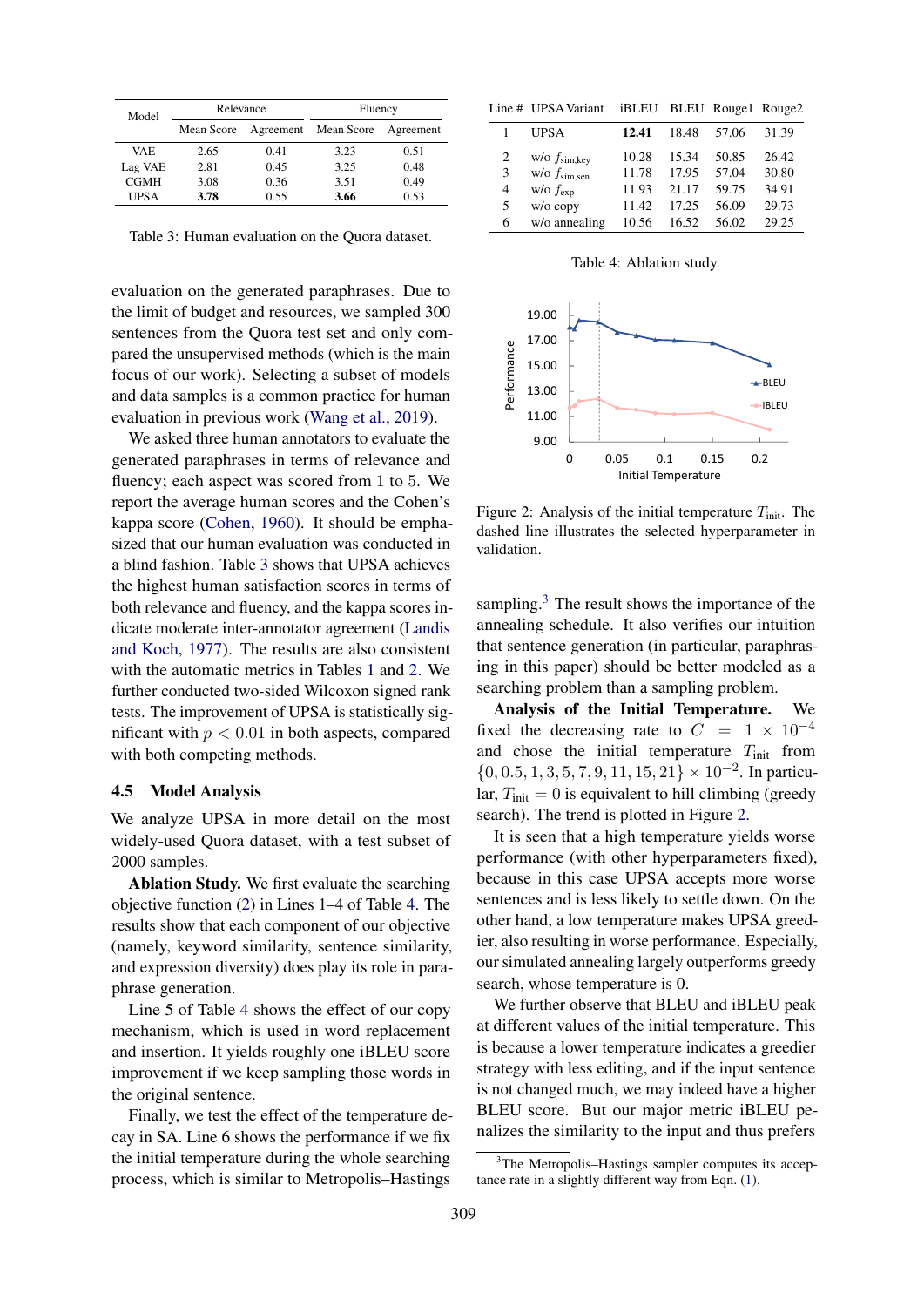<span id="page-8-11"></span>

| Input                   | VAE.                            | Lag VAE                     | <b>CGMH</b>                    | <b>UPSA</b>                   |
|-------------------------|---------------------------------|-----------------------------|--------------------------------|-------------------------------|
| where are best places   | where are best places for       | where are best places for   | where is best store for the    | where can I find the best     |
| for spring snowboard-   | running in the world? $(3.33)$  | honeymoon year near the     | snowboarding in the US?        | places in the US for snow-    |
| ing in the us?          |                                 | us? (2.33)                  | (3.67)                         | boarding? $(4.67)$            |
| how can i become good   | how can i have a good an-       | how can i become good       | how can i become very rich     | how should i do to get better |
| in studies?             | droid phone? $(2.33)$           | students? $(4.33)$          | in studies? $(4.00)$           | grades in my studies? (4.33)  |
| what are the pluses and | what are the UNK and most       | what are the UNK and in-    | what are the misconception     | what are the mistakes and     |
| minuses about life as a | interesting life as a foreigner | teresting things about life | about UNK with life as a       | pluses life as a foreigner in |
| foreigner in singapore? | in medieval greece? (2.33)      | as a foreigner? $(2.33)$    | foreigner in western? $(2.33)$ | singapore? $(2.67)$           |

Table 5: Example paraphrases generated by different methods on the Quora dataset. The averaged score evaluated by three annotators is shown at the end of each generated sentence.

a higher temperature. We chose  $T_{\text{init}} = 0.03$  by validating on iBLEU.

Case Study. We showcase several generated paraphrases in Table [5.](#page-8-11) We see qualitatively that UPSA can produce more reasonable paraphrases than the other methods in terms of both closeness in meaning and difference in expressions, and can make non-local transformations. For example, "*places for spring snowboarding in the US*" is paraphrased as "*places in the US for snowboarding*." Admittedly, such samples are relatively rare, and our current UPSA mainly synthesizes paraphrases by editing words in the sentence, whereas the syntax is mostly preserved. This is partially due to the difficulty of exploring the entire (discrete) sentence space even by simulated annealing, and partially due to the insensitivity of the similarity objective given two very different sentences.

# 5 Conclusion and Future Work

In this paper, we proposed a novel unsupervised approach UPSA that generates paraphrases by simulated annealing. Experiments on four datasets show that UPSA outperforms previous state-of-theart unsupervised methods to a large extent.

In the future, we plan to apply the SA framework on syntactic parse trees in hopes of generating more syntactically different sentences (motivated by our case study).

### Acknowledgments

We thank the anonymous reviewers for their insightful suggestions. This work was supported in part by the Beijing Innovation Center for Future Chip. Lili Mou is supported by AltaML, the Amii Fellow Program, and the Canadian CIFAR AI Chair Program; he also acknowledges the support of the Natural Sciences and Engineering Research Council of Canada (NSERC), RGPIN-2020-04465. Sen Song is the corresponding author of this paper.

#### References

- <span id="page-8-7"></span>Peter Anderson, Basura Fernando, Mark Johnson, and Stephen Gould. 2017. [Guided open vocabulary im](https://www.aclweb.org/anthology/D17-1098)[age captioning with constrained beam search.](https://www.aclweb.org/anthology/D17-1098) In *EMNLP*, pages 936–945.
- <span id="page-8-2"></span>Yu Bao, Hao Zhou, Shujian Huang, Lei Li, Lili Mou, Olga Vechtomova, Xin-yu Dai, and Jiajun Chen. 2019. [Generating sentences from disentangled syn](https://doi.org/10.18653/v1/P19-1602)[tactic and semantic spaces.](https://doi.org/10.18653/v1/P19-1602) In *ACL*, pages 6008– 6019.
- <span id="page-8-0"></span>Regina Barzilay and Lillian Lee. 2003. [Learning](https://www.aclweb.org/anthology/N03-1003) [to paraphrase: An unsupervised approach using](https://www.aclweb.org/anthology/N03-1003) [multiple-sequence alignment.](https://www.aclweb.org/anthology/N03-1003) In *ACL*, pages 16–23.
- <span id="page-8-1"></span>Samuel R Bowman, Luke Vilnis, Oriol Vinyals, Andrew M Dai, Rafal Jozefowicz, and Samy Bengio. 2016. [Generating sentences from a continuous](https://www.aclweb.org/anthology/K16-1002) [space.](https://www.aclweb.org/anthology/K16-1002) In *CoNLL*, pages 10–21.
- <span id="page-8-8"></span>Xi Chen, Diederik P Kingma, Tim Salimans, Yan Duan, Prafulla Dhariwal, John Schulman, Ilya Sutskever, and Pieter Abbeel. 2017. [Variational lossy autoen](https://openreview.net/pdf?id=BysvGP5ee)[coder.](https://openreview.net/pdf?id=BysvGP5ee) *ICLR*.
- <span id="page-8-10"></span>Jacob Cohen. 1960. [A coefficient of agreement for](https://doi.org/10.1177%2F001316446002000104) [nominal scales.](https://doi.org/10.1177%2F001316446002000104) *Educational and Psychological Measurement*, 20(1):37–46.
- <span id="page-8-4"></span>Bill Dolan, Chris Quirk, and Chris Brockett. 2004. [Un](https://www.aclweb.org/anthology/C04-1051)[supervised construction of large paraphrase corpora:](https://www.aclweb.org/anthology/C04-1051) [Exploiting massively parallel news sources.](https://www.aclweb.org/anthology/C04-1051) In *COL-ING*, pages 350–356.
- <span id="page-8-9"></span>Tobias Domhan and Felix Hieber. 2017. [Using target](https://www.aclweb.org/anthology/D17-1158)[side monolingual data for neural machine transla](https://www.aclweb.org/anthology/D17-1158)[tion through multi-task learning.](https://www.aclweb.org/anthology/D17-1158) In *EMNLP*, pages 1500–1505.
- <span id="page-8-5"></span>Yue Dong, Zichao Li, Mehdi Rezagholizadeh, and Jackie Chi Kit Cheung. 2019. [EditNTS: An neural](https://www.aclweb.org/anthology/P19-1331) [programmer-interpreter model for sentence simplifi](https://www.aclweb.org/anthology/P19-1331)[cation through explicit editing.](https://www.aclweb.org/anthology/P19-1331) In *ACL*, pages 3393– 3402.
- <span id="page-8-6"></span>Stefan Edelkamp and Stefan Schroedl. 2011. *[Heuristic](https://doi.org/10.1016/C2009-0-16511-X) [Search: Theory and Applications](https://doi.org/10.1016/C2009-0-16511-X)*. Elsevier.
- <span id="page-8-3"></span>Michael Ellsworth and Adam Janin. 2007. [Mutaphrase:](https://www.aclweb.org/anthology/W07-1424) [Paraphrasing with framenet.](https://www.aclweb.org/anthology/W07-1424) In *Proc. ACL-PASCAL Workshop on Textual Entailment and Paraphrasing*, pages 143–150.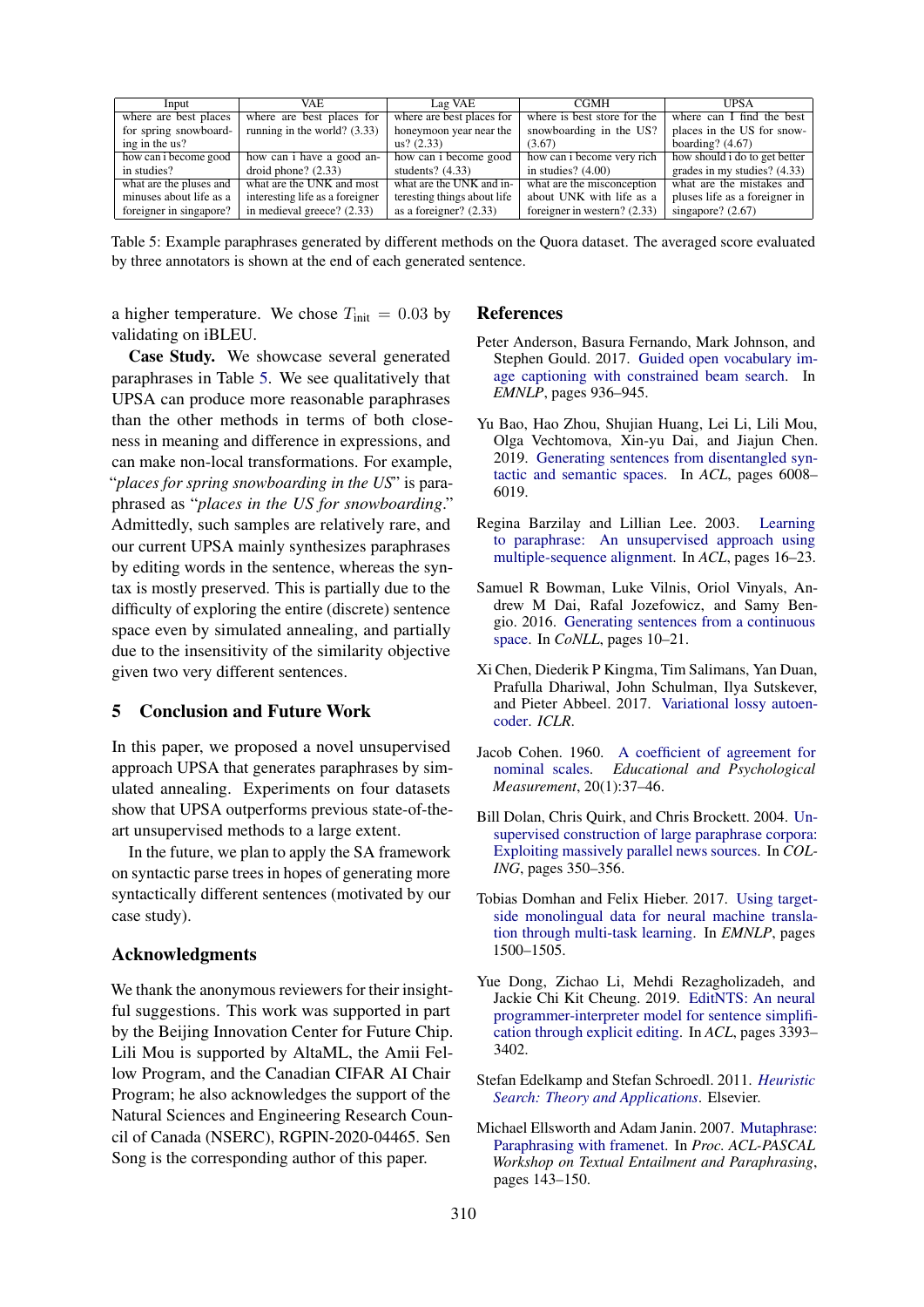- <span id="page-9-24"></span>Anthony Fader, Luke Zettlemoyer, and Oren Etzioni. 2013. [Paraphrase-driven learning for open question](https://www.aclweb.org/anthology/P13-1158) [answering.](https://www.aclweb.org/anthology/P13-1158) In *ACL*, pages 1608–1618.
- <span id="page-9-17"></span>Vincent Granville, Mirko Krivanek, and Jeanpaul Rasson. 1994. [Simulated annealing: a proof of conver](https://doi.org/10.1109/34.295910)[gence.](https://doi.org/10.1109/34.295910) *TPAMI*, 16(6):652–656.
- <span id="page-9-23"></span>Jiatao Gu, Zhengdong Lu, Hang Li, and Victor OK Li. 2016. [Incorporating copying mechanism in](https://www.aclweb.org/anthology/P16-1154/) [sequence-to-sequence learning.](https://www.aclweb.org/anthology/P16-1154/) In *ACL*, pages 1631–1640.
- <span id="page-9-27"></span>Caglar Gulcehre, Orhan Firat, Kelvin Xu, Kyunghyun Cho, Loic Barrault, Huei-Chi Lin, Fethi Bougares, Holger Schwenk, and Yoshua Bengio. 2015. [On us](https://arxiv.org/abs/1503.03535)[ing monolingual corpora in neural machine transla](https://arxiv.org/abs/1503.03535)[tion.](https://arxiv.org/abs/1503.03535) *arXiv preprint arXiv:1503.03535*.
- <span id="page-9-3"></span>Ankush Gupta, Arvind Agarwal, Prawaan Singh, and Piyush Rai. 2018. [A deep generative framework for](https://arxiv.org/abs/1709.05074) [paraphrase generation.](https://arxiv.org/abs/1709.05074) In *AAAI*, pages 5149–5156.
- <span id="page-9-14"></span>Kelvin Guu, Tatsunori B Hashimoto, Yonatan Oren, and Percy Liang. 2018. [Generating sentences by](https://www.aclweb.org/anthology/Q18-1030) [editing prototypes.](https://www.aclweb.org/anthology/Q18-1030) *TACL*, 6:437–450.
- <span id="page-9-26"></span>Junxian He, Daniel Spokoyny, Graham Neubig, and Taylor Berg-Kirkpatrick. 2019. [Lagging inference](https://arxiv.org/abs/1901.05534) [networks and posterior collapse in variational au](https://arxiv.org/abs/1901.05534)[toencoders.](https://arxiv.org/abs/1901.05534) In *ICLR*.
- <span id="page-9-18"></span>Chii-Ruey Hwang. 1988. [Simulated annealing: theory](https://doi.org/10.1007/978-94-015-7744-1) [and applications.](https://doi.org/10.1007/978-94-015-7744-1) *Acta Applicandae Mathematicae*, 12(1):108–111.
- <span id="page-9-16"></span>S. Kirkpatrick, C. D. Gelatt, and M. P. Vecchi. 1983. [Optimization by simulated annealing.](https://doi.org/10.1126/science.220.4598.671) *Science*, 220(4598):671–680.
- <span id="page-9-1"></span>Kevin Knight and Daniel Marcu. 2000. [Statistics](https://aaai.org/Library/AAAI/2000/aaai00-108.php)[based summarization step one: Sentence compres](https://aaai.org/Library/AAAI/2000/aaai00-108.php)[sion.](https://aaai.org/Library/AAAI/2000/aaai00-108.php) In *AAAI*, pages 703–710.
- <span id="page-9-15"></span>Dhruv Kumar, Lili Mou, Lukasz Golab, and Olga Vechtomova. 2020. Iterative edit-based unsupervised sentence simplification. In *ACL*.
- <span id="page-9-6"></span>Wuwei Lan, Siyu Qiu, Hua He, and Wei Xu. 2017. [A continuously growing dataset of sentential para](https://www.aclweb.org/anthology/D17-1126)[phrases.](https://www.aclweb.org/anthology/D17-1126) In *EMNLP*, pages 1224–1234.
- <span id="page-9-29"></span>J. Richard Landis and Gary G. Koch. 1977. [The mea](http://www.jstor.org/stable/2529310)[surement of observer agreement for categorical data.](http://www.jstor.org/stable/2529310) *Biometrics*, 33(1):159–174.
- <span id="page-9-7"></span>Zichao Li, Xin Jiang, Lifeng Shang, and Hang Li. 2018. [Paraphrase generation with deep reinforce](https://www.aclweb.org/anthology/D18-1421/)[ment learning.](https://www.aclweb.org/anthology/D18-1421/) In *EMNLP*, pages 3865–3878.
- <span id="page-9-5"></span>Zichao Li, Xin Jiang, Lifeng Shang, and Qun Liu. 2019. [Decomposable neural paraphrase generation.](https://www.aclweb.org/anthology/P19-1332) In *ACL*, pages 3403–3414.
- <span id="page-9-28"></span>Chin-Yew Lin. 2004. [Rouge: A package for automatic](https://www.aclweb.org/anthology/W04-1013) [evaluation of summaries.](https://www.aclweb.org/anthology/W04-1013) In *Proc. Workshop on Text Summarization Branches Out*, pages 74–81.
- <span id="page-9-25"></span>Tsungyi Lin, Michael Maire, Serge J Belongie, James Hays, Pietro Perona, Deva Ramanan, Piotr Dollar, and C Lawrence Zitnick. 2014. [Microsoft COCO:](https://doi.org/10.1007/978-3-319-10602-1_48) [Common objects in context.](https://doi.org/10.1007/978-3-319-10602-1_48) In *ECCV*, pages 740– 755.
- <span id="page-9-0"></span>Kathleen R Mckeown. 1983. [Paraphrasing questions](https://www.aclweb.org/anthology/J83-1001) [using given and new information.](https://www.aclweb.org/anthology/J83-1001) *Computational Linguistics*, 9(1):1–10.
- <span id="page-9-13"></span>Nicholas Metropolis, Arianna W Rosenbluth, Marshall N Rosenbluth, Augusta H Teller, and Edward Teller. 1953. [Equation of state calculations](https://doi.org/10.1063/1.1699114) [by fast computing machines.](https://doi.org/10.1063/1.1699114) *J. Chemical Physics*, 21(6):1087–1092.
- <span id="page-9-8"></span>Ning Miao, Hao Zhou, Lili Mou, Rui Yan, and Lei Li. 2019. [Constrained sentence generation by](https://doi.org/10.1609/aaai.v33i01.33016834) [Metropolis–Hastings sampling.](https://doi.org/10.1609/aaai.v33i01.33016834) In *AAAI*, pages 6834–6842.
- <span id="page-9-9"></span>Shashi Narayan, Siva Reddy, and Shay B Cohen. 2016. [Paraphrase generation from latent-variable PCFGs](https://www.aclweb.org/anthology/W16-6625) [for semantic parsing.](https://www.aclweb.org/anthology/W16-6625) In *INLG*, pages 153–162.
- <span id="page-9-4"></span>Julia Neidert, Sebastian Schuster, Spence Green, Kenneth Heafield, and Christopher Manning. 2014. [Stanford University's submissions to the WMT](https://www.aclweb.org/anthology/W14-3316) [2014 translation task.](https://www.aclweb.org/anthology/W14-3316) In *Proc. 9th Workshop on Statistical Machine Translation*, pages 150–156.
- <span id="page-9-12"></span>Aaron Van den Oord, Oriol Vinyals, et al. 2017. [Neu](http://papers.nips.cc/paper/5950-skip-thought-vectors)[ral discrete representation learning.](http://papers.nips.cc/paper/5950-skip-thought-vectors) In *NIPS*, pages 6306–6315.
- <span id="page-9-21"></span>Matteo Pagliardini, Prakhar Gupta, and Martin Jaggi. 2017. [Unsupervised learning of sentence embed](https://www.aclweb.org/anthology/N18-1049)[dings using compositional n-gram features.](https://www.aclweb.org/anthology/N18-1049) In *NAACL*, pages 528–540.
- <span id="page-9-22"></span>Kishore Papineni, Salim Roukos, Todd Ward, and Wei-Jing Zhu. 2002. [BLEU: a method for automatic eval](https://www.aclweb.org/anthology/P02-1040)[uation of machine translation.](https://www.aclweb.org/anthology/P02-1040) In *ACL*, pages 311– 318.
- <span id="page-9-20"></span>Jeffrey Pennington, Richard Socher, and Christopher Manning. 2014. [GloVe: global vectors for word rep](https://www.aclweb.org/anthology/D14-1162)[resentation.](https://www.aclweb.org/anthology/D14-1162) In *EMNLP*, pages 1532–1543.
- <span id="page-9-2"></span>Aaditya Prakash, Sadid A Hasan, Kathy Lee, Vivek Datla, Ashequl Qadir, Joey Liu, and Oladimeji Farri. 2016. [Neural paraphrase generation with stacked](https://www.aclweb.org/anthology/C16-1275) [residual LSTM networks.](https://www.aclweb.org/anthology/C16-1275) In *COLING*, pages 2923– 2934.
- <span id="page-9-10"></span>Chris Quirk, Chris Brockett, and William Dolan. 2004. [Monolingual machine translation for paraphrase](https://www.aclweb.org/anthology/W04-3219) [generation.](https://www.aclweb.org/anthology/W04-3219) In *EMNLP*, pages 142–149.
- <span id="page-9-19"></span>Stuart Rose, Dave Engel, Nick Cramer, and Wendy Cowley. 2010. [Automatic keyword extraction from](https://doi.org/10.1002/9780470689646.ch1) [individual documents.](https://doi.org/10.1002/9780470689646.ch1) *Text Mining: Applications and Theory*, 1:1–20.
- <span id="page-9-11"></span>Aurko Roy and David Grangier. 2019. [Unsupervised](https://doi.org/10.18653/v1/P19-1605) [paraphrasing without translation.](https://doi.org/10.18653/v1/P19-1605) In *ACL*, pages 6033–6039.